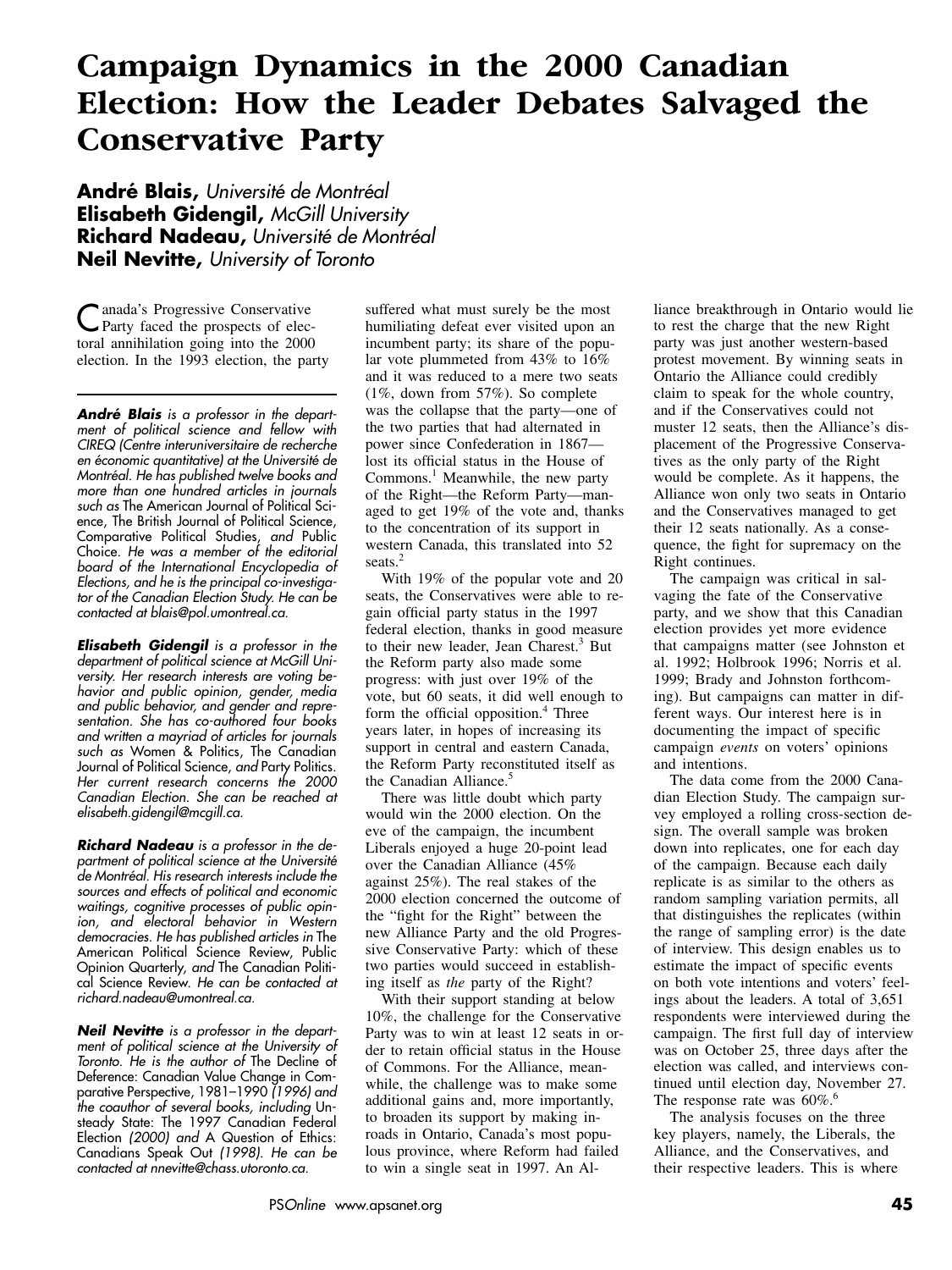## **Figure 1 Evolution of Evaluations of Clark and Conservative Vote Intentions (five-day moving averages)**



| Evaluations of Clark |  |
|----------------------|--|
|----------------------|--|

Conservative vote intentions

most of the movement during the campaign appears to have occurred.<sup>7</sup> The Liberals won the election, with 41% of the vote (and 57% of the seats), the Alliance came second, with 25% of the vote (and 22% of the seats), and the Conservatives third, with 12% (and 4% of the seats).<sup>8</sup>

We first show graphs that indicate how vote intentions and leader ratings moved during the course of the campaign. The graphic evidence provides a useful initial impression of whether plausible campaign events mattered. We then perform statistical time-series analyses in order to test in a more rigorous fashion the potential impact of specific campaign events.

We start with the televised leader debates, which are watched by a substantial fraction of the electorate (see below) and which have proved to be key events of previous Canadian election campaigns (Johnston et al. 1992; Blais and Boyer 1996; Blais et al. 1999), and we subsequently consider other episodes that could plausibly have affected the outcome of the election.

Figure 1 uses five-day moving averages to track the evolution of vote intentions for the Conservatives over the course of the campaign, along with evaluations of their leader. Joe Clark.<sup>9</sup>

The vertical line indicates the time of the English debate, which took place on November 9.<sup>10</sup>

This debate seems to have been crucial for Joe Clark, the leader of the Conservative party.<sup>11</sup> Forty-three percent of those who had watched the debate<sup>12</sup> thought that Clark had performed the best.<sup>13</sup> Figure 1 shows that ratings of Clark went up in the days following the debate, from about 44 (on a 0 to 100 scale) to about 50, and then came back to about 48. The impact of the debate

was not instantaneous; it took a few days for the full effect to take place. This suggests that the impact of the debate was not solely direct (on debate viewers), but was also indirect (Blais and Boyer 1996), through improved media coverage and/or interpersonal communication.14 The same pattern seems to have emerged with respect to Conservative vote intentions, which increased from about 7% to about 12%, to come back to about 10%.

Table 1 provides an empirical test of the impact of the English debate on Clark's daily ratings and on Conservative vote intentions. The control variables are the daily percentages of respondents who identify with the Conservative party and with other parties. The independent variable, DEBATE, equals zero until November 9, progressively moves from zero to one in the five following days, and remains at one

until election day. The results indicate that the debate produced a permanent increase of four points in both Clark's ratings and Conservative vote intentions.<sup>15</sup>

The loser of the debate appears to have been the leader of the Liberal party, Prime Minister Chrétien. Twentyseven percent of those who had watched the debate said that Chrétien had performed the worst, 20% chose Day (the leader of the Alliance), and 17% could not name a loser. Figure 2

#### **Table 1**

**Time-Series Analysis of Evaluations of Clark and Conservative Vote Intentions**

|                                   | Evaluations of Clark | Conservative<br>Vote Intentions |
|-----------------------------------|----------------------|---------------------------------|
|                                   | Coeff. (S.E.)        | Coeff. (S.E.)                   |
| <b>DEBATE</b>                     | 4.43 (1.22)***       | $3.72$ $(.87)$ ***              |
| Conservative Party Identification | .40(.24)             | $.55$ (.17)***                  |
| Other Party Identification        | $-.02(.09)$          | $-.03(.06)$                     |
| Constant                          | 41.97 (4.23)***      | 5.05(3.00)                      |
| D.W.                              | 1.37                 | 1.93                            |
| N                                 | 33                   | 33                              |

\*significant at .10 level (two-tailed test)

\*\*significant at .05 level (two-tailed test)

\*\*\*significant at .01 level (two-tailed test)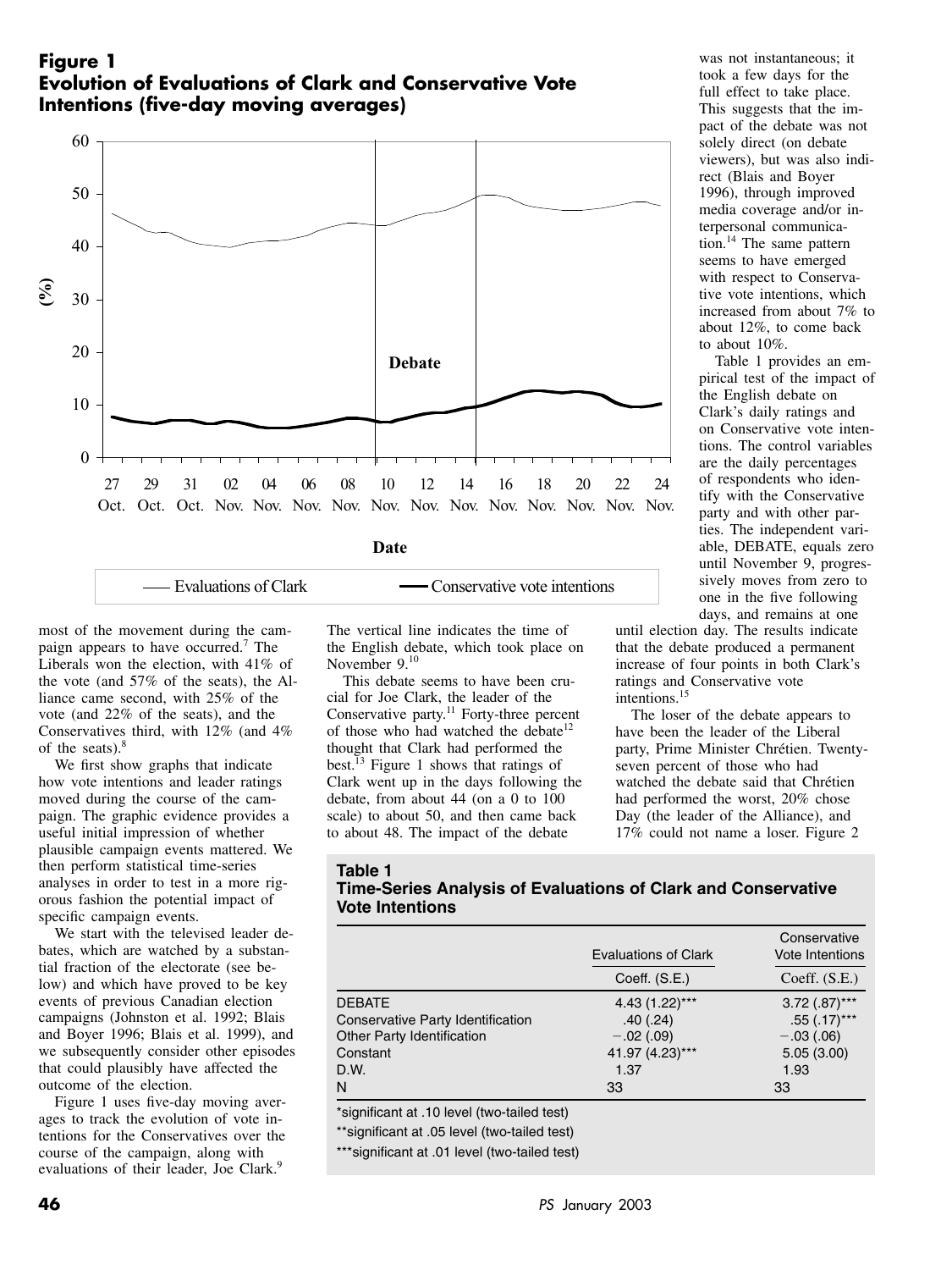## **Figure 2 Evolution of Evaluations of Chrétien and Liberal Vote Intentions (five-day moving averages)**



Evaluations of Chrétien **——** Liberal vote intentions

shows that ratings of Chrétien dropped slightly, from about 51 to about 49, in the days following the debate. Again, the drop was not precipitous; it took place over a period of four or five days. The same pattern holds for Liberal vote intentions, which slipped from about 46% to about 40%, to come back to about 44%.

Table 2 provides a direct test of the impact of the English debate on Chrétien ratings and Liberal vote intentions. The results suggest that the debate produced a decline of two points in both ratings of Chrétien and Liberal vote intentions.16

There was another important campaign event that could have undermined support for the Liberals. It occurred on November 16, when Prime Minister Chrétien acknowledged having talked to the chair of the Business Development Bank of Canada (a public corporation) to help an investor obtain a loan for a hotel in the Prime Minister's own constituency. Predictably, the opposition parties screamed "scandal" and tried to exploit the episode. The government ethics councillor was asked to look into the matter. But the councillor's report issued five days later cleared the Prime Minister of any wrongdoing. Figure 2 shows no change at all over that period in either ratings of the Prime Minister

or Liberal vote intentions.<sup>17</sup> The only significant campaign event eroding Liberal support was the English debate, which seems to have been responsible for the two point drop in both ratings of the Prime Minister and Liberal vote intentions between the beginning and the end of the campaign.

Finally, there was the Alliance and its new leader, Stockwell Day. Figure 3 shows that ratings of Day were unaffected by the English debate of November 9. His daily mean ratings remained

remarkably stable from November 3 to November 15. But his ratings did drop in the first days of November, from about 49 to about 46. What caused this drop? One possibility is that this indicated a negative public reaction to attacks that the party was in favor of two-tier health care (that is, that the party would introduce some privatization of Canada's public health system). This charge made the headlines in the *Globe and Mail* (one of English Canada's two national newspapers) on October 31. As health care was voters' main preoccupation (Blais et al. 2002), this could have been a turning point in the campaign.

We tested this interpretation by creating a TWO-TIER variable that moves progressively from zero to one from October 31 to November 5 and remains at one until election day (Table 3). The variable gets close to the conven-

tional level of significance, and the coefficient suggests a three-point drop in ratings of Day, which is consistent with our reading of Figure 3. However, ratings of the party, as such, did not move during that period. Fewer voters chose the Alliance as the best party for dealing with many issues in that period, but the drop was not particularly striking in the case of health. $18$  A more plausible interpretation is that we are witnessing the decay in early November of a temporary boost in Day's ratings in the

### **Table 2**

### **Time-Series Analysis of Evaluations of Chrétien and Liberal Vote Intentions**

|                              | Evaluations of Chrétien     | Liberal<br><b>Vote Intentions</b> |
|------------------------------|-----------------------------|-----------------------------------|
|                              | Coeff. (S.E.)               | Coeff. (S.E.)                     |
| <b>DEBATE</b>                | $-2.28$ (.92) <sup>**</sup> | $-2.52(2.06)$                     |
| Liberal Party Identification | .12(.08)                    | $.64$ (.18)***                    |
| Other Party Identification   | $-.24(.09)$ **              | $-.94(.20)$ ***                   |
| Constant                     | 54.76 (3.18)***             | 55.96 (7.10)***                   |
| D.W.                         | 2.98                        | 2.27                              |
| N                            | 33                          | 33                                |

\*significant at .10 level (two-tailed test)

\*\*significant at .05 level (two-tailed test)

\*\*\*significant at .01 level (two-tailed test)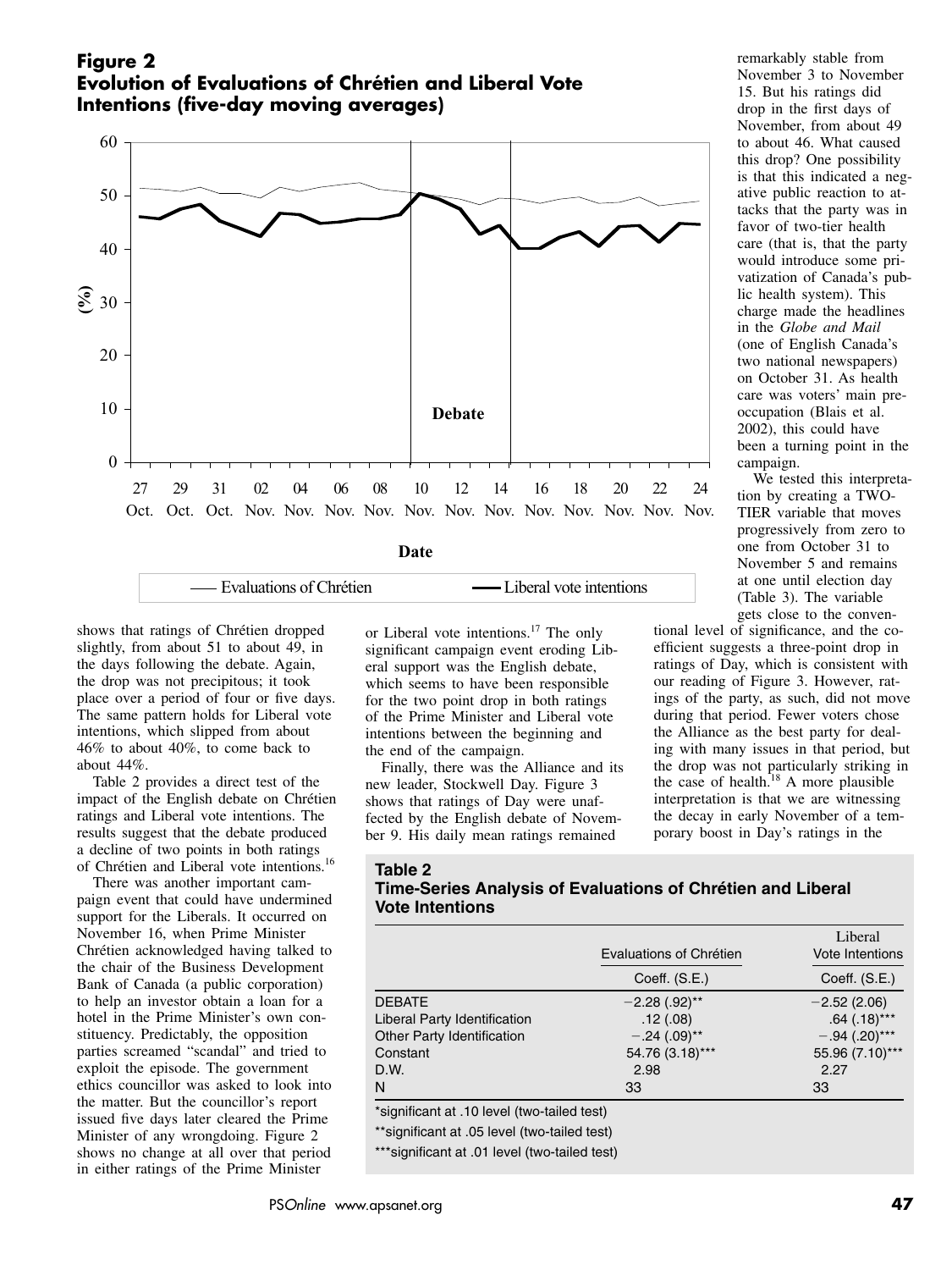## **Figure 3 Evolution of Evaluations of Day and Alliance Vote Intentions (five-day moving averages)**



| — Evaluations of Day<br>Alliance vote intentions |
|--------------------------------------------------|
|--------------------------------------------------|

very first days of the campaign (before the Canadian Election Study fieldwork started) or perhaps just before.<sup>19</sup> After all, Day was a new party leader and the Alliance party launched its campaign by focusing on the youthfulness, enthusiasm, and the new ideas that supporters claimed he would bring.

A second drop in Stockwell Day's ratings took place at around November 15. Mean evaluations of Day went from about 46 to about 42, but returned to their initial level by November 24. And indeed November 14 and 15 were tough days for the Alliance and Day. On the 14th, the Immigration Minister charged some of Day's supporters with being racist, anti-immigrant, and anti-Semitic. These denunciations hit TV news headlines on the 15th. That very same evening, the CBC (the publicly owned television corporation) presented a long report entitled "Fundamental Day", which highlighted the (fundamentalist) religious beliefs of the Alliance leader. Clearly, the religious convictions of Mr. Day were not mainstream and one possible interpretation of the election is that Canadians were reluctant to support a leader who could be suspected of having a hidden religious agenda.

Figure 3 suggests that this series of events produced a progressive drop in Day's ratings, followed by a gradual recovery. To capture this dynamic we created two variables, FUNDAMENTAL and FUNDAMENTAL<sup>2</sup>. FUNDAMEN-TAL moves from one on November 16 to eleven on November 26, and FUN-DAMENTAL<sup>2</sup> moves from one to 121. If there is a curvilinear relationship,

FUNDAMENTAL should have a positive coefficient and FUNDAMENTAL<sup>2</sup> a negative one. This is precisely what we observe in Table 3. These results suggest that the events that occurred on November 14 and 15 did have an effect on Day's ratings but the effect dissipated by election day. And the findings indicate no net effect, temporary or not, on vote intentions.

The 2000 election campaign was a difficult one for the Alliance and for its new leader. Our findings suggest, though, that the campaign was not as disastrous as it may have seemed. Day's ratings did decline during the campaign but no specific event appears to have produced that decline.<sup>20</sup> The most likely interpretation is that the temporary boost that the new leader had enjoyed before the election was called simply disappeared early in the campaign. As for vote intentions, the Alliance ended

with 26%, almost exactly where it started.

Even though there was less movement than in previous Canadian elections, the campaign did matter.<sup>21</sup> It is reasonable to assume that if vote intentions had not moved during the campaign, the Conservatives would not have won enough seats to keep their official status in the House of Commons. It is,

| Table 3                                                 |
|---------------------------------------------------------|
| Time-Series Analysis of Evaluations of Day and Alliance |
| <b>Vote Intentions</b>                                  |

|                                   | Evaluations of Day<br>Coeff. (S.E.) | Alliance<br>Vote Intentions<br>Coeff. $(S.E.)$ |
|-----------------------------------|-------------------------------------|------------------------------------------------|
|                                   |                                     |                                                |
| <b>TWO-TIER</b>                   | $-2.87(1.79)$                       | .79(2.28)                                      |
| <b>FUNDAMENTAL DAY</b>            | $-1.62$ (.74) <sup>**</sup>         | $-.71(.94)$                                    |
| FUNDAMENTAL DAY <sup>2</sup>      | $.16(.08)^*$                        | .07(0.10)                                      |
| Alliance Party Identification     | $.35(.15)$ **                       | $.82$ (.19)***                                 |
| <b>Other Party Identification</b> | .13(.13)                            | $-.20(.16)$                                    |
| Constant                          | 40.57 (5.13)***                     | 25.77 (6.53)***                                |
| D.W.                              | 2.14                                | 2.26                                           |
| N                                 | 33                                  | 33                                             |

\*significant at .10 level (two-tailed test)

\*\*significant at .05 level (two-tailed test)

\*\*\*significant at .01 level (two-tailed test)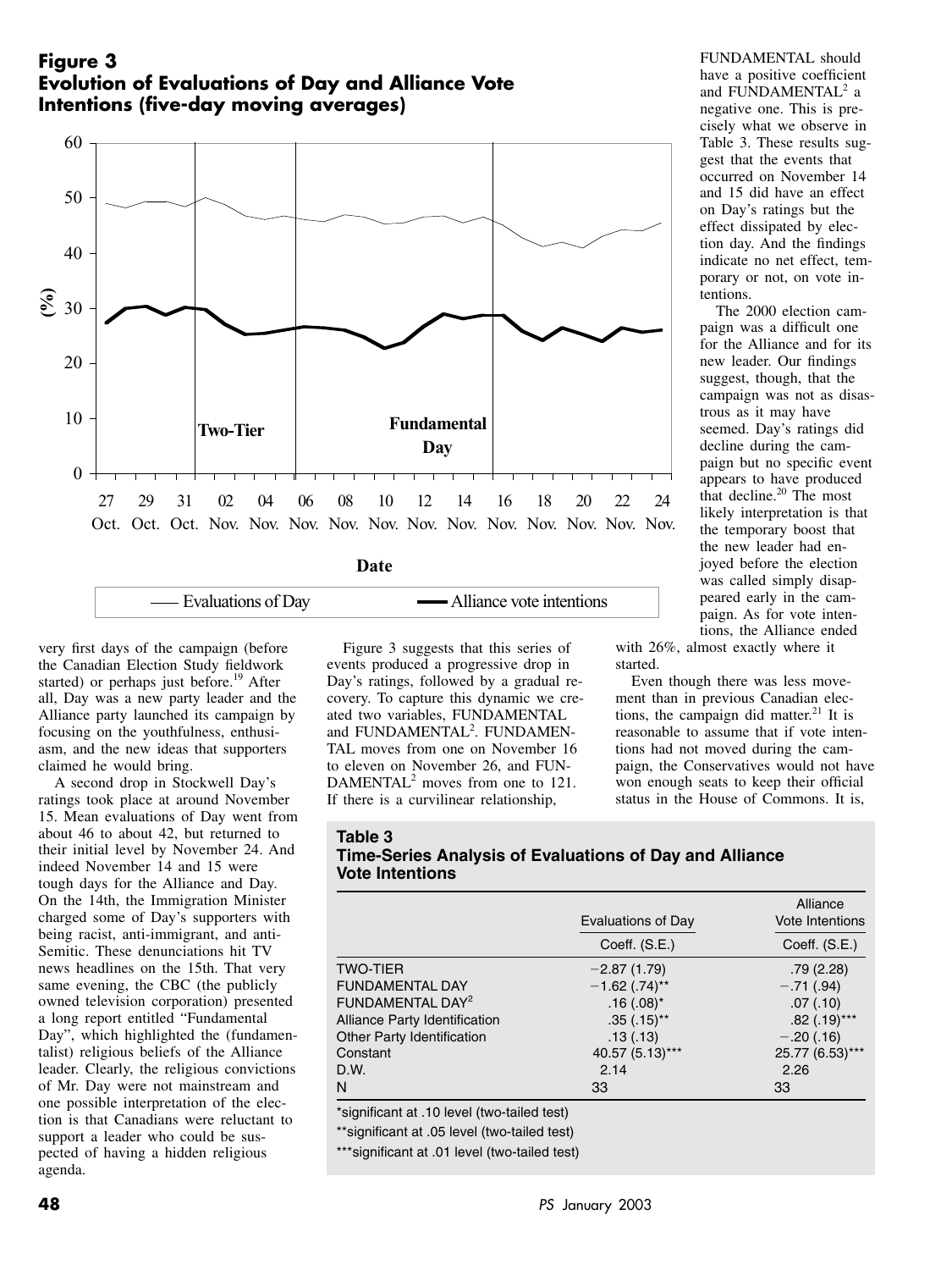of course, impossible to tell with certainty since we are dealing with 301 constituency elections, but the nationwide surge associated with Joe Clark's performance in the debates was probably critical in three constituencies where the Conservatives' margin of victory was under six percentage points (0.7 in Richmond, 4.6 in South Shore, and 5.5 in Brandon-Souris).

Our analysis confirms the central role that televised leaders' debates play in Canadian election campaigns. The English debate appears to have been critical in the Conservative surge. That surge may have been small but it was important enough to ensure the party's survival. None of the other campaign

events seems to have had a lasting effect on any of the parties.

These findings beg a strategic question: What would have happened if no debates were held? The question is particularly perplexing given the evidence that the debates typically hurt the party that is ahead at the time they take place.22 For the medium term, the Liberals look to be the leading party, and it is easy to imagine that the leader of the Liberal party might reason that he/she would be better off without debates. The risk, of course, is that the refusal to participate could hurt the party even more. The optics of refusing to participate in this most democratic exercise are not good. Perhaps the optimal scenario from the Liberal perspective would be to modify the format in such a way that the potential effect is reduced. This will be an interesting strategic game to watch in the next election.

Our findings suggest that British Prime Minister Tony Blair and French President Jacques Chirac may have been wise in declining to participate in a televised debate in the 2001 British and 2002 French elections. But our findings also raise further questions about which types of debates, in what kinds of context, are most and least likely to affect voters. In order to address these questions we need more studies that use the campaign rolling cross-section design.

### **Notes**

1. A political party must have at least 12 seats to be recognized officially as a political party. This status confers significant benefits, such as being able to obtain funding and to ask questions at the highly visible question period.

2. For an analysis of that spectacular change, see Johnston et al. 1996.

3. See Nevitte et al. 2000.

4. The Bloc Québécois, a party that runs candidates only in the province of Quebec, had formed the official opposition between 1993 and 1997.

5. Preston Manning, the leader of the Reform Party, convinced its members to put an end to the Reform Party and to create a new Canadian Alliance Party, which he hoped would attract members of the Conservative Party. Some Conservative members did join the Alliance but most stayed with the old party. The Canadian Alliance selected its new leader, Stockwell Day, in July, three months before the election was called.

6. The fieldwork was conducted by the Institute for Social Research at York University and Jolicoeur & Associés. The study was funded by the Social Sciences and Humanities Research Council of Canada, Elections Canada, and the Institute for Research on Public Policy. Copies of the survey questionnaires and of the data set can be obtained at: <www.fas.umontreal.ca/ pol/ces-eec>. For a comprehensive analysis of the election, see Blais et al. (2002). Note that the numbers cited in the book are slightly different from those indicated in this article, which are based on the most recent data set.

7. There appears to have been a small increase in vote intention for the New Democratic Party (NDP) over the course of the campaign but that increase does not seem to be related to any specific campaign event.

8. The New Democratic Party (NDP) had 9% of the vote and 4% of the seats, and the Bloc

Québécois, which ran candidates only in the province of Quebec, 10% of the vote and 12% of the seats.

9. All the daily data presented here have been weighted to ensure that the daily distribution of the sample among the regions (Atlantic Canada, Quebec, Ontario, and the West) remains constant. Because of the five-day moving averages, the figures start on October 27, five days after the election day was called, and end on November 24, three days before election day.

10. There was also a French debate, which took place on November 8.

11. There seems to have been a small decline in ratings of Clark at the beginning of the campaign, followed by a recovery. We do not have a ready explanation for this evolution. Note that Conservative vote intentions remain flat until the debates.

12. Thirty-nine percent said they had watched the debate, 21% in Quebec and 45% outside Quebec.

13. Eighteen percent chose Stockwell Day, the leader of the Alliance, 14% Chrétien, and 10% could not name a winner.

14. Indeed we find that ratings of Clark improved after the debates among those who had not seen the English debate as well as among those who had seen it.

15. The results are not sensitive to specifications of the debate variable. We tested scenarios under which the debate effect is assumed to take place over a period of four or six days. In all cases (for Clark ratings as well as for Conservative vote intentions), DEBATE is statistically significant, and the coefficients are always between three and five.

16. The debate variable does not quite reach statistical significance in the case of Liberal vote intention. The debate variable is constructed as previously, moving progressively

from zero to one in the five days following the debate and remaining at one until election day. DEBATE is statistically significant for ratings of Chrétien when the effect is assumed to take place over four days or six days; it does not achieve statistical significance for Liberal vote intentions under either scenario.

17. We performed many time analyses with various operationalizations of a "scandal" variable and in no case did the variable turn out to be significant. There was no movement either in the perceived level of government corruption.

18. The percentage choosing the Alliance as the best party for improving health care dropped from 20% in the last five days of October to 17% in the first five days of November. The percentage naming the Alliance as the best party for cutting taxes slipped from 45% to 37%.

19. Consistent with this interpretation is the fact that vote intentions for the Alliance in the public polls stood at around 25% in mid-October, just before the start of the campaign, and that they stood at about 30% in the last days of the month.

20. We also tested the impact of the debate that erupted, on November 6, about the Alliance's position on a possible referendum on abortion. We found no impact.

21. On the 1988 election, see Johnston et al. (1992); on the 1993 election, see Johnston et al (1996); on the 1997 election, see Blais et al. (1999).

22. In 1988, the debates benefited the Liberals at the expense of the leading Conservatives. In 1997 and 2000, they benefited the Conservatives at the expense of the leading Liberals. There was no clear debate effect in the 1993 election. In each case, the leading party was also the incumbent party, so whether a party is ahead or the governing party (see Lanoue 1991) is a moot point.

### **References**

Blais, André, and Martin Boyer. 1996. "Assessing the Impact of Televised Debates: The Case of the 1988 Canadian Election."

*British Journal of Political Science* 26:143–164. Blais, André, Richard Nadeau, Elisabeth Gidengil, and Neil Nevitte. 1999. "Campaign Dynamics in the 1997 Canadian Election." *Canadian Public Policy* 25:197–205.